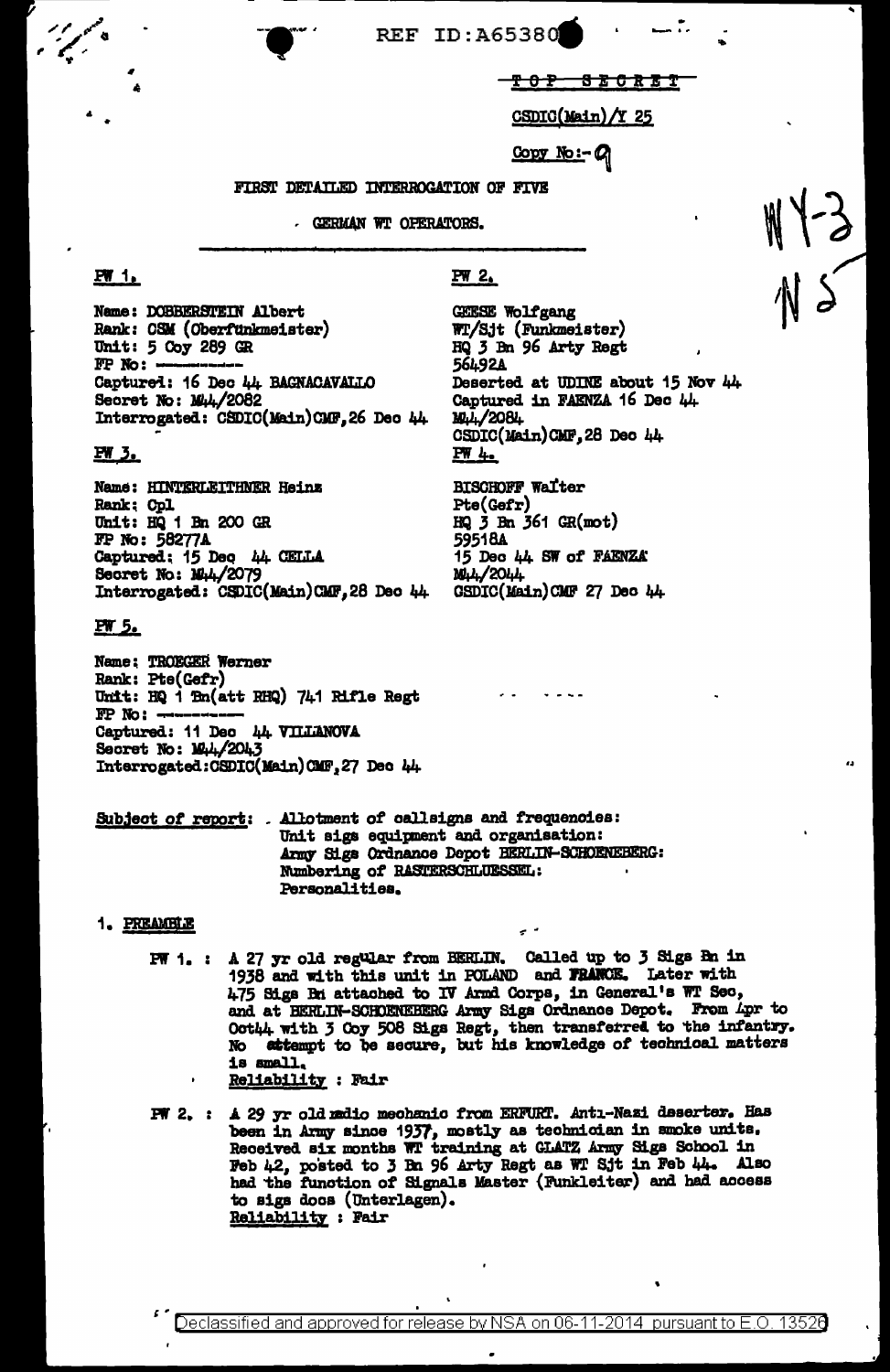REF ID:A65380<br>-2- <del>TOP</del>

- 2 - <del>TOP SECRET</del>

#### $\sqrt{CSDIC(M_{01n})}/Y$  25

- PW 3. : A 37 yr old schoolmaster from AUSTRIA, called up in 1938, and always served with Sigs units. In Jul 43 posted to  $476$  Armd Sigs Bn, attached to LXXVI Armd Corps, and in Jan 44 posted to Sigs Pl of 200 GR (mot), as NCO  $i$ /o WT stn. Reliability : Fair
- $PW$   $l_0$  : A 19 yrold commercial clerk from MUENSTER. Called up to the GAF in Jan 44. To GAF Sigs School at HALLE in Jun,. where he had hearly two months WT training, then continued training at 29 Inf Sigs Depot and Tng Bn at ERFURT. At beg Oct 44 he was posted to HQ 3 Bn 361 GR (mot) whore he was WT operator. A Nazi product, but answered questions, though he had little infm to give. **Reliability** : Poor
- PW.5. : A 22 yr old signwriter from DRESDEN. Called up to Arty Sigs in Feb 41, and served with 19 Arty Regt in RUSSIA. After further sigs training in 1943 he was posted to 114 Div HQ as WT operator in May 43, and since then served as WT operator with various units of the Div in CROATIA and ITALY. Was NCO i/c WT stn in last unit, 741 Rifle Regt. Not very bright, and suspicious, though he answered most quostions asked.<br>Reliability Poor Reliability

#### 2. ALLOTMENT OF CALLSIGNS AND FREQUEFOIES

(Sources PW 2,3,4 and 5. 3 Bn 86 Arty Regt, 1 Bn 200 GR(mot), 3 Bn 361  $GR(mot)$ , 1  $Bn(\text{att} RHQ)$  741 Rifle Regt)

All PW state that since about 10 Nov  $44$  callsigns changed daily at 0300 hrs and frequencies every three days at 0300 hrs. Nearly all saem to be agreed that allotment of callsigns and frequencies depends on the CSO at Corps, and that he allots them through Div HQ down to bns. However none except  $P^{\prime\prime}$  2 appeared to know much about what happens higher than Div level.

a) 96 Arty Regt (PW 2)

" .,

,.

~

.,

,. ..

Disuse of Army Call.ign Book "E"

PW stated that doout Sep 44 an order was received by the Regtl Sigs Officer laying down that the use of Army Callsign Book "E" was to cease w.e.f. 1 Nov 44, as it had been  ${\tt computed}$  (blosgestellt). Tho system of allotting calladges after that date was to be as follows -

Bn sigs tps were themselves to work out a callsign table .<br>(RUFZEICHENVERTEILER), part of the oallsign plan (RUEZEICHENPLAN), still on the basis of tables in the Army Callsign Book "E", for a month ahead, and submit it to RHQ sigs, from where it would be passed to Div Sigs Bn. From there it would go to the CSO. After examination and any necessary alteration all tables would be returned to bns by the same channels in time for use by the first of the month. In practice this system did not dispense altogether with the use of Army Callsign Book "E", but allotment of callsigns according to basic numbers was to ae diaaontinued.

PW himself had to prepare a tuble for 3 Bn links and submit it to RBQ by 15 Sep ; it was, following the new order, to come into effect on 1 Nov. In fact this was not done, but PW heard that it was to come into force on 1 Dec. (Meantime the unit left for HUNGARY on 15 Nov). PW's opinion is that this new system is merety a provisional one, and that an entirely new system of allotment will be adopted in due course.

b)  $200 \text{ GR (mot)} - (FW 3)$ 

Army Oallsign Book "E" was still in use in 90 PG Div; it was handled down to Div level only. Div Sigs Officer issued regts with callsigns and frequencies in monthly lists; Regtl Sigs were supposed to extract contents affecting their own stations and pass on the rest to 00 Bn Sigs Dets by DR every three or four days. Each WT stn was given at least two callsigns for each 24 hour period, and opcrators were encouraged to use them ad lib and change from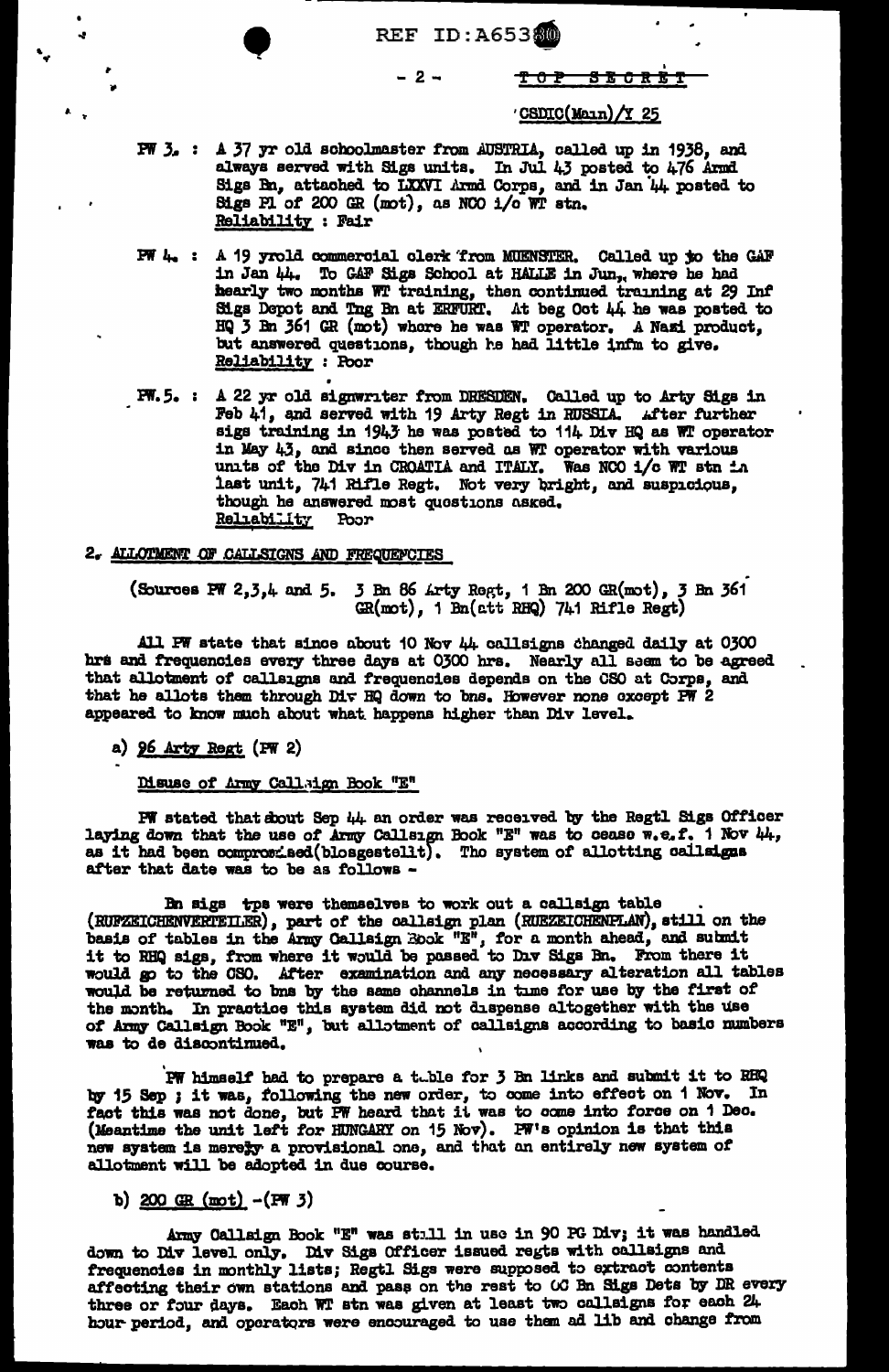**REF ID: A65380** 

#### $-3-$

### CSDIC(Main)/Y 25

<del>202 880RB2</del>

one to the other as often as possible to avaid detection and identification. In practice lists of callsigns and frequencies were not sent to bns every three or four days, but lists were issued for a whole month; when 1 Bn Sigs Det office was stormed by New Zealand troops on 15 Dec 44 near CELLA the complete monthly lists were captured.

PW also stated that as conditions in ITALY were so difficult, once a "good" frequency had been established stns continued to communicate on it beyond the period of 72 hrs laid down in orders.

When the unit was in action operators' Christian names were used instead of callsigns. In the last action in which PW took part (14/15 Dec) "callsigns" used were HEINZ (PW), RUDOLF and PETER.

c)  $3 \text{ Bn } 361 \text{ GR (mot)} - (\text{PW } 4)$ 

PW stated that in his Bn callsigns were not issued to WT stns for poriods longer than two or three days. A minimum of two callsigns was allotted to each stn.. Each stn was also allotted at least two frequencies in addition to alternative and spare frequencies (AUSWEICH and VERFUEGUNGSWELLEN).

d) RHQ 741 Rifle Regt - (PW 5)

Army Callsign Book "E" was still used in the unit, Callsigns were received by bns every three days, and were sent down by officer only.

#### **3. UNIT SIGS EQUIPMENT**

a) With 71 Smoke Regt (till Feb  $44$ ) - (PW 2)

At Bn and troop level "b", "f", and "k" pack'sets wore used, and later<br>"g" sets. 5 watt and 30 watt transmitters (at Bn HQ) were also used.

b) With 96 Arty Regt (till 15 Nov 44) -, (PW 2)

Pack'sets "b", "f" and "g" were used in bn and troop, and bn HQs had each one 5 watt transmitter.

c) 200 GR (mot) (till 15 Dec 44) - (PW 3)

Regtl Sigs Pl had "g" sets and a 30 watt transmitter. Bn HQ sigs dets were equipped only with "g" sets.

d) 3 Bn 361 (mot) (till 15 Dec 44) - (PW 4)

The Bn had four "g" sets, one at Bn HQ and one each with 9,10 and 11 Coys. 12 Coy had no set.

e)  $114$  Div Sigs Bn (till 11 Dec 44) - (PW 5)

2 (WT) Coy was equipped with five WT vans each with one 80 watt transmitter. There were also two "b" sets for receiving and transmitting.

f) 1 Bn 741 Rifle Regt (till 11 Dec 44) - (PW 5)

The Bn was equipped with "d" sets.

#### 4. IDENTIFICATIONS

a)  $508$  Army Sigs Regt - (PW 1)

 $PH''s$  infm dates to Oct  $44$ . At that time there were six coys in the Regt: 2 Coy was the only WT Coy, the rest were telephone coys or telephone construction woys.

2 Bn, with 3 and 6 Coys, was renamed 1 Bn in Jun 44. PW, who was in 3 Coy, could provide no other infm of Sigs interest.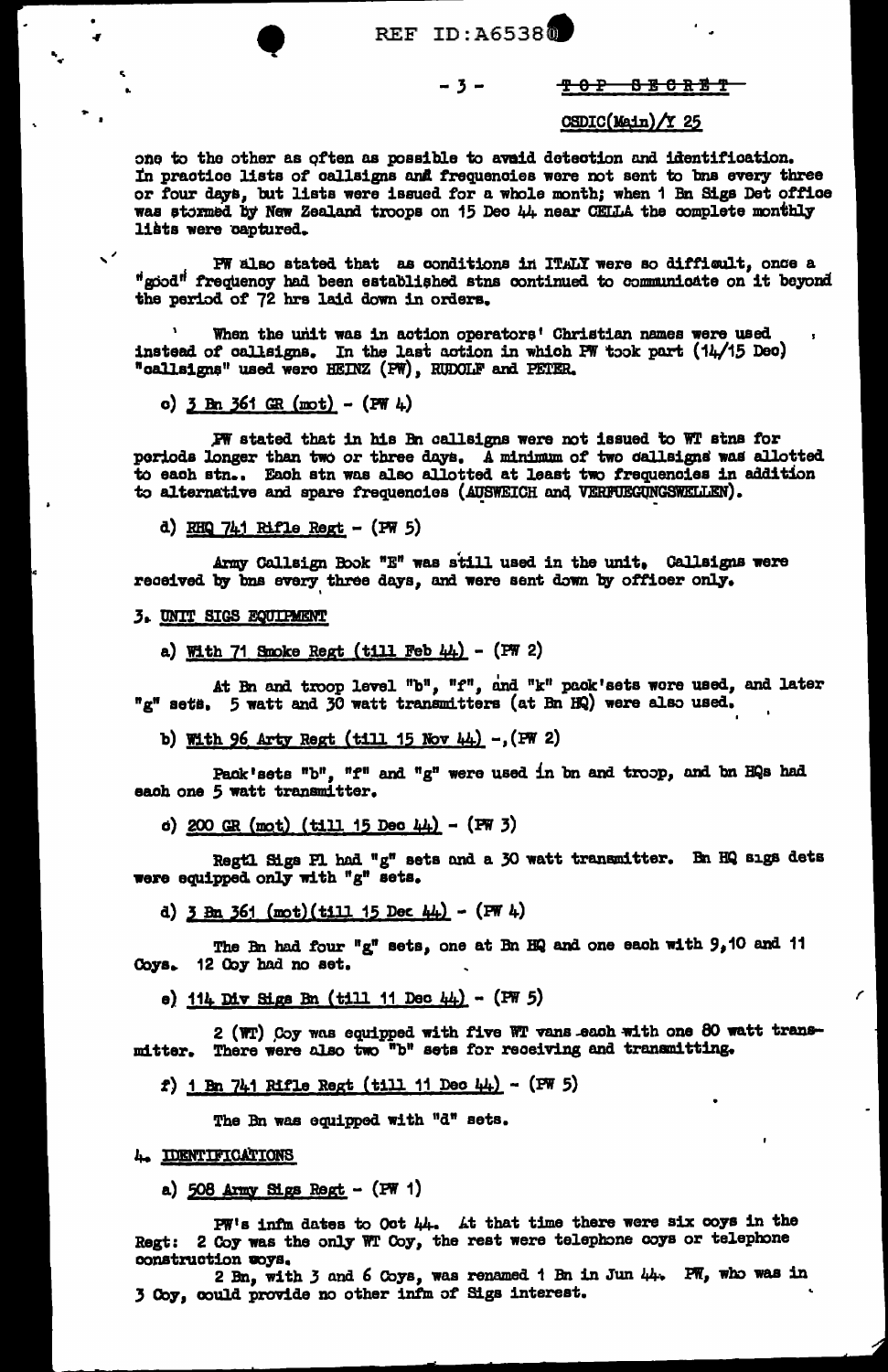#### - 4 –

CSDIC(Main)/Y 25

<del>202 880RBT</del>

## b) Army Sigs Ordnance Depot (HEERESZEUGAMT (NACHRICHTEN) BERLIN-SCHOENEHERG  $(1)$

PW was employed at this depot from Feb 43 till Apr 44. His appointment was that of "Lager Funkmeister"(Stores WT Sjt); his function was actually that of examination of non-technical equipment and despatch of sigs equipment.

### i) Location

This Sigs Depot has been independent since about 1935, when it ceased to be part of the Army Ordnance depot at SPANDAU. Until early 44 most of its departments (BEZIRKE) were in the Depot grounds at 81 NAUMANNSTRASSE; after that date, as a result of the bombings of BERLIN, the Depot was decentralised and various departments, or sections of them, were evacuated to WEST PRUSSIA, STETTIN, the HARZ, and other places in the outlying districts of BERLIN. No further details available.

#### ii) Organisation

The Depot was commanded by a Major, with a Captain i/o A and Q. It was divided into several main groups (ABTEILUNGEN), of which PW could only remember one, ABTEILUNG G(GERAET), the Equipment Group. This was divided into ten departments, numbered 1 - 10, with several sub'divisions such as 34, etc. PW remembered the following departments:

| Dealing with:                              |
|--------------------------------------------|
| Despatch (VERSAND)                         |
| Wireless (FUNK)                            |
| Telephone (FERNSPRECH)                     |
| Carrier-frequency sets (WEITSPRECH)        |
|                                            |
|                                            |
| Instructions (VORSCHRIFTEN)                |
|                                            |
|                                            |
| (kraftfahr)<br>MТ                          |
|                                            |
| Propaganda (PROPSGANDAGERAET)<br>apparatus |
|                                            |

**iii) Equipment** 

PW had on him a list of equipment he had once despatched from the Depot (he hadmade notes on the back of a photograph). He was unable to supply details on the equipment, except that the Depot used to supply this type of apparatus to the POST OFFICE and the SS ORD DEPOT at ORANIENBURG and also to Sigs Units maintaining comns in the rear areas on the Eastern Front.

| The list read:                                                           |                                                             |
|--------------------------------------------------------------------------|-------------------------------------------------------------|
| 1 Kiste Vorratsteile fuer ein B Amt                                      | 1 case spare parts for a B exchange                         |
| $\mathbf{H}$ $\mathbf{H}$ $\mathbf{A}$ $\mathbf{H}$<br>$\mathbf{M}$<br>n | <b>HIIA</b>                                                 |
| 2 Maschinenestelle WT 34                                                 | 2 frames for. (machines) WT 34                              |
| 50 Nebenstellenumschalter fuer WT 34                                     | 50 commutators for secondary stns<br><b>WT 34</b>           |
| Netzgeraete fuer Traegerfrequenz<br>A(Zusatz)                            | ?transformers for carrier-<br>frequency sets A (attachment) |
| Wandverteiler "<br>Ħ<br>R                                                | distributors for carrier-freq"                              |
| Hauptgeatelle fuer MTC                                                   | main frames for MTC (sets)                                  |

This equipment was issued for field stns set up by the PO SS and Army Sigs, which maintained three types of exchanges, A, B and C AEMTER.

Each carrier-frequency set had the type and number stencilled on a The size of the number indicated the type of exchange for which the set plate. was intended; the highest number indicated a C Exchange, the lowest an A Exchange. The following numbers were listed against the equipment noted by FW:

..for a B Exchange 1729 ..for an A Exchange 357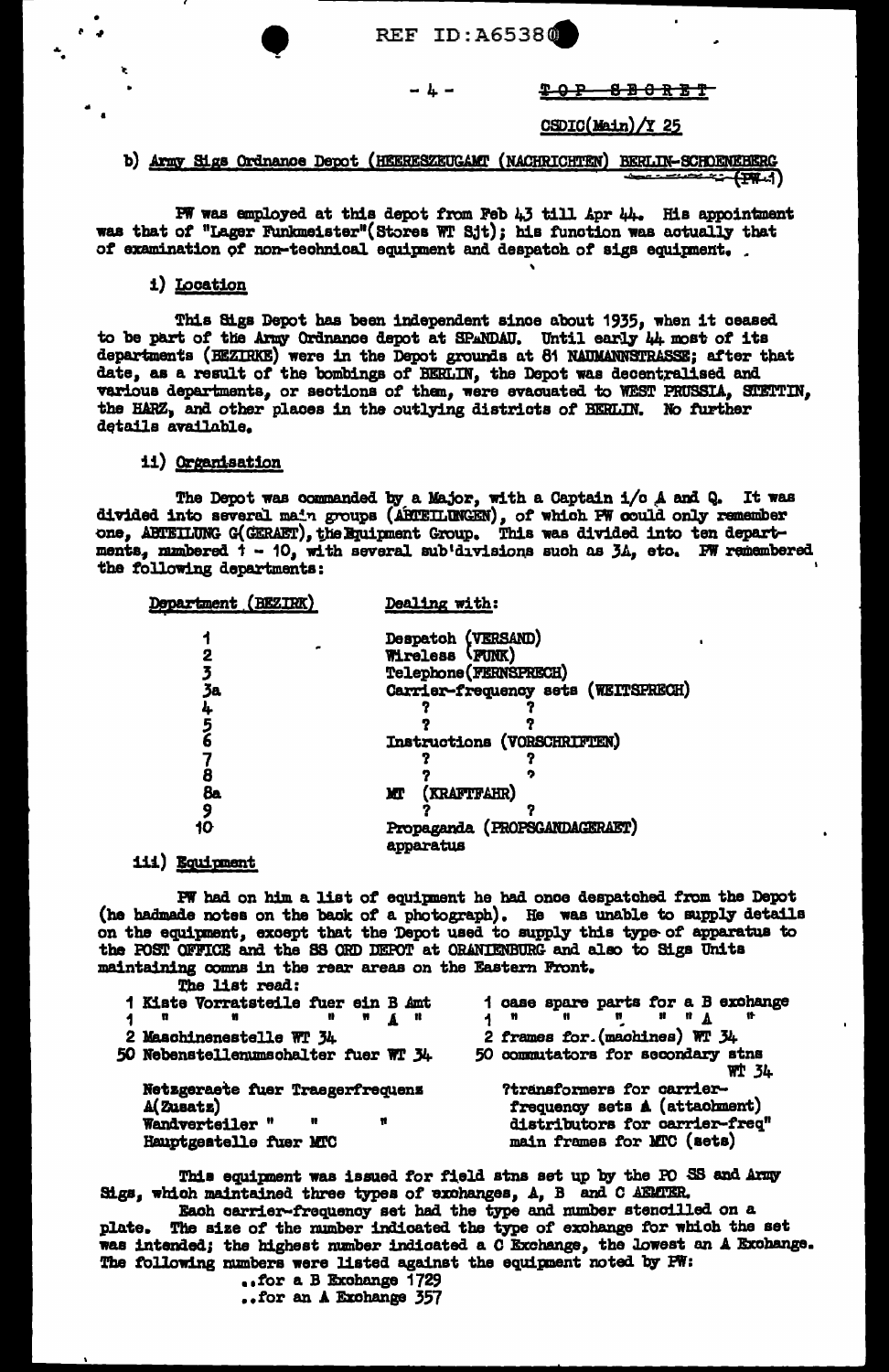REF ID:A65380

## TOP 880RBT

À,

 $\epsilon_{\rm{in}}$ 

## CSDIC(Main)/Y 25

 $\overline{a}$ 

The frames for machines WT 34 had the numbers 930671 and 930052 respectively.

 $-5-$ 

 $\mathbf{r}$ 

# 5. NUMBERING OF RASTERSOFILUSSEL.

PW stated that the RASTERSCHLUSSEL issued to 200 GR (mot) for Dec 44 was referred to as 0051 or 0048 or 0014.

## 6. PERSONALITIES

 $\overline{\mathbf{r}}$ 

 $\ddot{\phantom{0}}$ 

 $\pmb{\kappa}$ 

a)  $508$  Army Sigs Regt (Oct 44 - FW 1)

| Lt ALBRECHT                                      | OC 6 Coy, vice Capt FLEISCHHACKER                                                                                                                                             |
|--------------------------------------------------|-------------------------------------------------------------------------------------------------------------------------------------------------------------------------------|
| Capt FLEISCHHACKER                               | Former OC 6 Coy, now with Gen Staff somewhere<br>in ITALY.                                                                                                                    |
| 2/It GOBLA                                       | Coy Officer in Regt                                                                                                                                                           |
| Capt Dr HAPPACH                                  | OC 3 Coy (previously listed as Lt)                                                                                                                                            |
| 2/Lt KAMPF                                       | Coy officer, probably in 3 Coy.                                                                                                                                               |
| Major KIRCHNER                                   | No longer with regt. Now NaFue with an SS<br>unit last reported in FINLAND.                                                                                                   |
| 2/Lt ROOS                                        | Accidently killed while playing around with<br>a pistol (under the influence of drink)                                                                                        |
| Lt<br><b>SKREILIN</b>                            | Posted away from unit sometime in autumn.<br>Now with DV-SCHLESIE" (Divisions Vermittlung),<br>a military trunk telephone exchange for<br>direct comms in and with the Reich. |
| Capt THIER                                       | 00 5 Соу.                                                                                                                                                                     |
| b) $114$ Sigs Bn (till 11 Dec 44 - PW 5)         |                                                                                                                                                                               |
| <b>Capt DEFFREGGER</b>                           | OC 114 Sigs Bn                                                                                                                                                                |
| Lt<br><b>KITES</b>                               | OC 2 (WT) Coy in Sigs Bn.                                                                                                                                                     |
| 2/Lt LEPPLOW                                     | On det from Sigs Bn to 661 Arty Regt                                                                                                                                          |
| 2/Lt MANGELSDORF                                 | n<br>n<br>n<br>Ħ<br>" an Inf Regt in Div<br>n                                                                                                                                 |
| CSM(ObWm) ZAPP                                   | Signalmaster (Funkleiter) at 2(WT) Coy<br>114 Sigs Bn                                                                                                                         |
| o) $96$ Arty Regt (till 15 Nov 44 - PW 2)        |                                                                                                                                                                               |
| 2/Lt KASTL                                       | OC HQ Tp in 3 Bn (also Sigs officer)                                                                                                                                          |
| Capt KOCH                                        | Sigs officer at RHQ. In Nov relinquished<br>his appointment and did BOO work. Reported<br>captured by Allies nr VERGARETTO.                                                   |
| 2/Lt DIENST                                      | Sigs officer at RHQ, vice Capt KOCH.                                                                                                                                          |
| d) 200 Gren Regt (mot) (till 15 Dec $44 - PW$ 3) |                                                                                                                                                                               |
| Col BEHR, Baron von                              | Formerly OC Sigs Bn at ROMMEL's HQ (PW 1 also<br>knew him there.) Is a Sigs officer, from the<br><b>BALTIC STATES, speaks Rusaian fluently. Very</b>                          |

keen on correct sigs work and security, changes

Sigs officers "very often".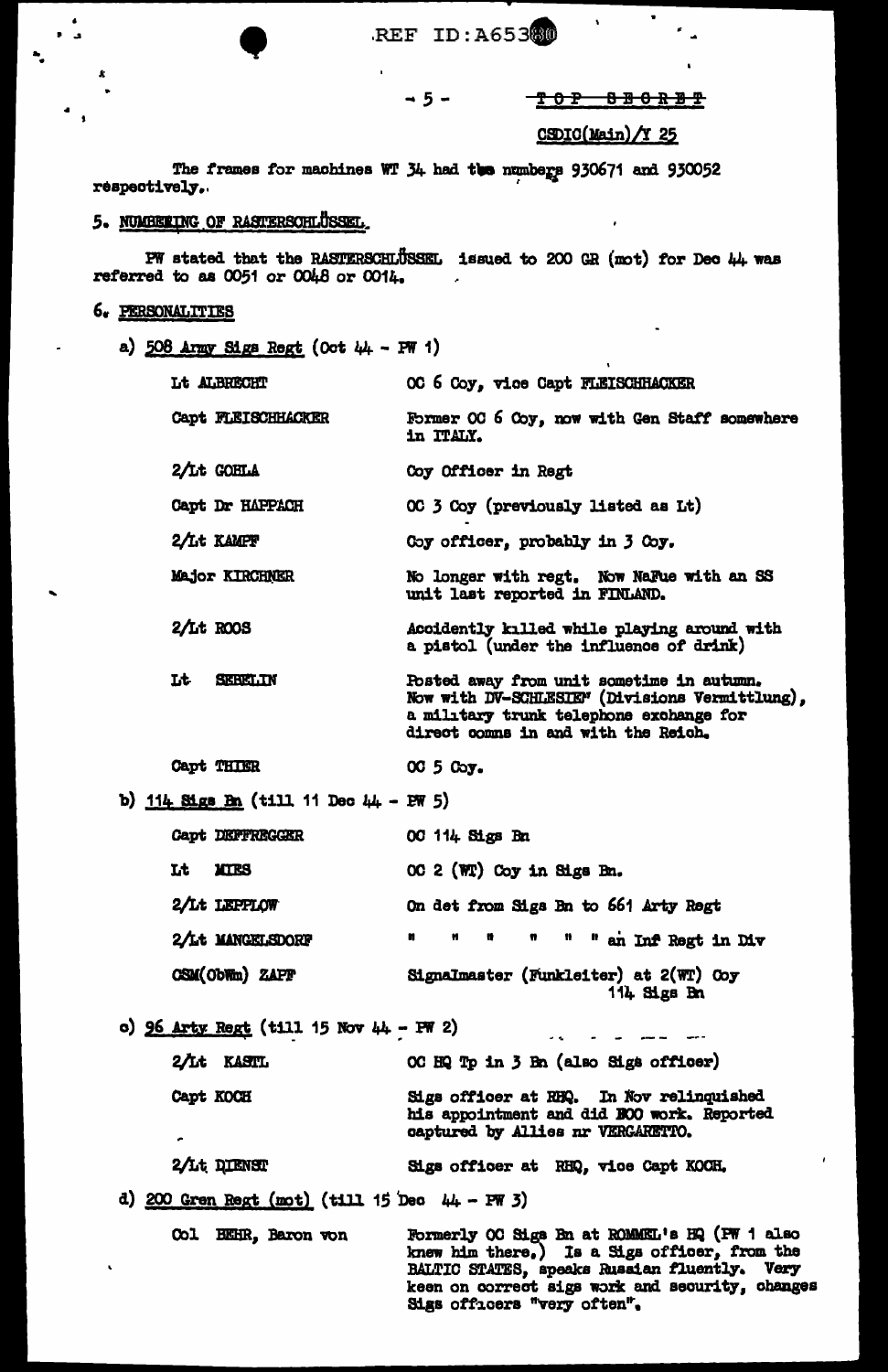**REF ID: A65380** 

- 6 -

<del>થ 8 ਇ</del> **BBORBT** 

CSDIC(Main)/Y 25

Sjt (Fw) FASTRIOCK 1/o Sigs det at HQ 1 Bn

2/Lt RECKLEBEN OC WT Pl att RHQ. Belongs to 2 Coy 190 **Sigs Bn** 

e)  $3$  Bn 361 Gren Regt(mot) (till 15 Dec 44 - PW 4)

? 1/o Sigs det at HQ 3 Bn

f) Army Sigs Ordnance Depot, BERLIN-SCHOENEBERG (till Apr 44 - PW 1)

Capt LENK Erik 1/o A and Q. From STUTTGART

Antmann HAGEL In Equipment Department

Ħ Inspektor SEIFFERT

g)  $\frac{175 \text{ S} \text{Lg}}{100 \text{ kg}}$  Bn (IV Armd Corps) (Jan 4.3 - PW 1)

Lt LEHSEL

 $\text{Ailt}(\text{Fw})$  PAS

In Bn. A high frequency technician. Formerly liaised between LORENZ AG and the Army.

C.S.D.I.C., (Main)  $C.$   $M.$   $F.$ 3 Deo 45.

 $\tilde{\mathbf{v}}$ 

 $HHker_{1}$ <sup>A</sup>  $H_{u_{1}v}$ <br>(B. P. F. EDWARDS) Lt-Col. Comdt,, CSDIC(Main) CMF.

Ħ

A. G. B.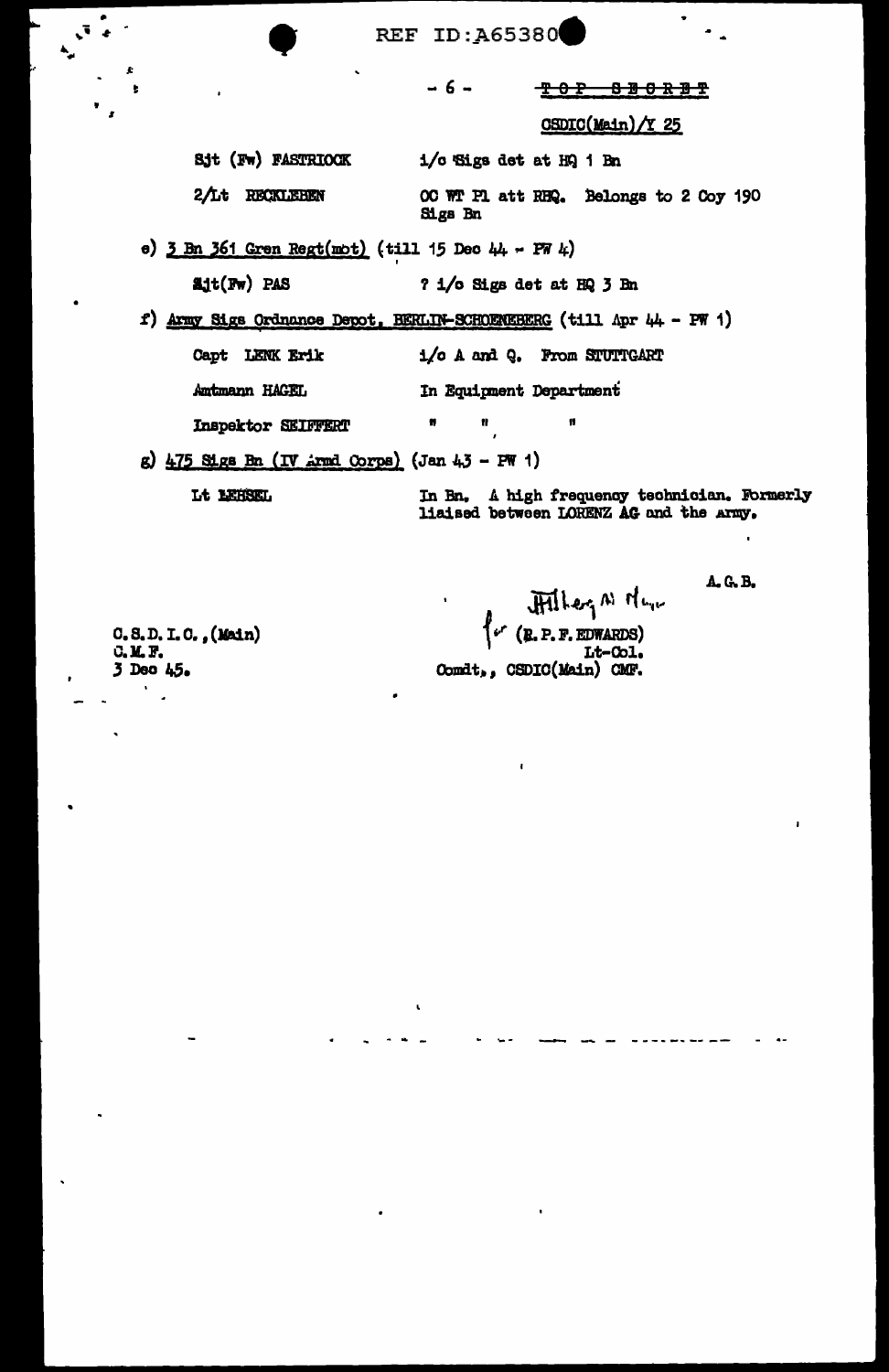**Answer** 

\ ... - -- state it a constitution of the constitution of the *point of the state is a vertical* on Russi  $R$  and  $R$  *Potographic success.* Then *T* then were had been not prographic success. went to SWINEMUNDE with the task of learning Russian and Polish, and breaking the systems of both those countries. After  $1\frac{1}{2}$  years I went back to BERLIN, to the Russian section. The Russians were using three systems in the' BALTIC, the main system, one  $4$ -figure and one 5-figure system. In the beginning, decyphering of the main system was successful; in this cypher the Russians reported in advance to all units the intended moves of ships and  $a/c$  which were to take place the following day. It was an which were to take place the following day. unrecyphered system, a code whose groups were triplicated (.3-tach belegt) •

 $W/T$  messages connected with this network could also. be traced in the second  $\mu$ -figure cypher. This was a traced in the second  $4$ -figure cypher.<br>recyphering system. The system itself The system itself was not entirely decypherable, as the material was insufficient; we only received a little of it with heavy  $W/T$  interference. We also received material from the BLACK SEA, which presented the same picture although the keys (Schluessel) were somewhat different. By comparing both lots of material, after my return to BERLIN, it was possible to decypher it completely. Then, in BERLIN, when events were precipitated, I worked for some time on Italian cyphers, and occasionally on French and Spanish ones. Sometimes a whole country's raterial was left untouched. Then I resumed work on RUSSIA, which was still using a 5-figure key, which was not a subtractor, however, but<br>an adder. The break was successful. There were ' The break was successful. difficulties, owing to the size of the basic code book, which contained 50,000 groups; it was hatted, and changed after some time. We discovered a formula according to which the code groups were built up, and identified thereby mames of ships, equivalents of mumbers and punctuation narks. The key (Schlüssel) changed daily.

•

I

i I

•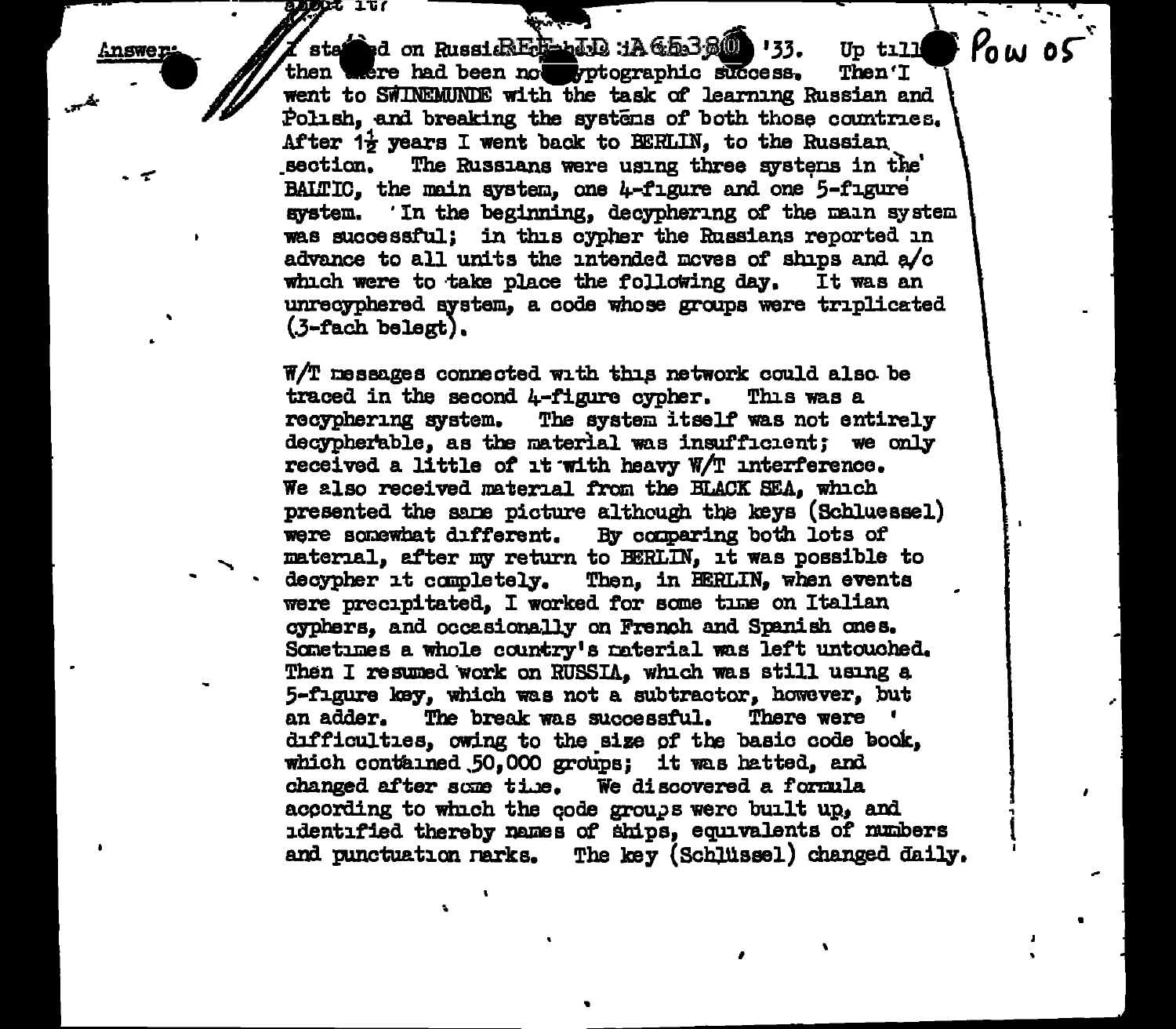$\overline{\phantom{1}}$  - 8  $\overline{\phantom{1}}$  .<br>We could only work on the system when 80 to 100 ressages came in per day. The basic book changed twice, but we always got into it again, although not nearly as far as with the English one. While we were reading the 4-figure system well, the 5-figure gave us very good results during the RUSSO-FINISH war, although work was suspended for a short time by order. During this war the Russians introduced a double recyphering system.<br>Later, we worked together with FINLAND. We had one Iater, we worked together with FINLAND. break into the double recyphering adder systen, but it led to no practical results. We then limited our attention to the 4-figure system, which went well until<br> $139.$  I myself was bead of the Russian section, but I myself was head of the Russian section, but almost all my personnel was taken away from me; only a few renained and coping with the tasks involved difficulties of personnel, and between '39 and '40 I had to help with eyphers of other countries. Owing to lack of staff I only remained in touch with difficulty.

•

<u>National School and</u>

**REF ID: A65380** 

Autumn 1940: what does tne cypher look like, and can we break it at all, using large numbers of personnel? At all events we kept our heads above water, but with some difficulty. At the beginning of the war the question was whether we should manage to break it or not. Plenty of staff was supplied. On  $23/4$  - I believe - at the time of the attack on JUGOSLAVIA, the system changed; previously , a substitution system; it became an adder.

When the war with RUSSIA started, we could read a high percentage of it. The construction of the adder was peculiar, and consisted of repetitions. The suspicion arose that the adder must be based on a clear word-text. We received confirmation from FINLAND that it was a book, obtainable commercially, in which each letter was replaced by a figure and these rows of figures added to the code-groups. The indicators only gave the page and line of groups. The indicators only gave the page and line of the book. The indicator itself was buried (verborgen) in the The indicator itself was buried (verborgen) in the incremental by the addition of another number. We text and recyphered by the addition of another number. had this book in our drawer. One of our employees, living in the sane house as the military attache, who had to leave suddenly and left a number of books behind, which were to be handed over to book-salvage, helped musslf to the Russian books. We learned the title of the book. and searched We learned the title of the book, and searched everywhere until he  $((our$  erployee)) rerembered that the book "History of the Cornunist Party" was among them. We should have managed in any case, but the book facilitated the work. We were in a position to read about 100% of the material. The only difficulty was the code but it had been broken so far that we could read it and follow exactly the novements and minefields of the Russians in the BAINIC. This was until the Russians were locked in This was until the Russians were locked in around LENINGRAD. After this the  $W/T$  traffic dropped off. Later on there were only lesser cyphers for patrol vessels, which were handed over to the Finns in the ..utumn, because FINLAND had better reception. The Finns kept us currently informed and we turned our attentions to the BLACK SEA and had very great success.  $\Lambda$  characteristic feature was the great number of systems, which frequently changed. Then there were cyphers from the WHITE SEA, which at first were worked on in FINLAND. Later on we ourselves broke a few minor cyphers. We later had a small group workingin KIRKENES. We worked on problems connected with major systems and had a research station

 $\overline{\mathcal{L}}$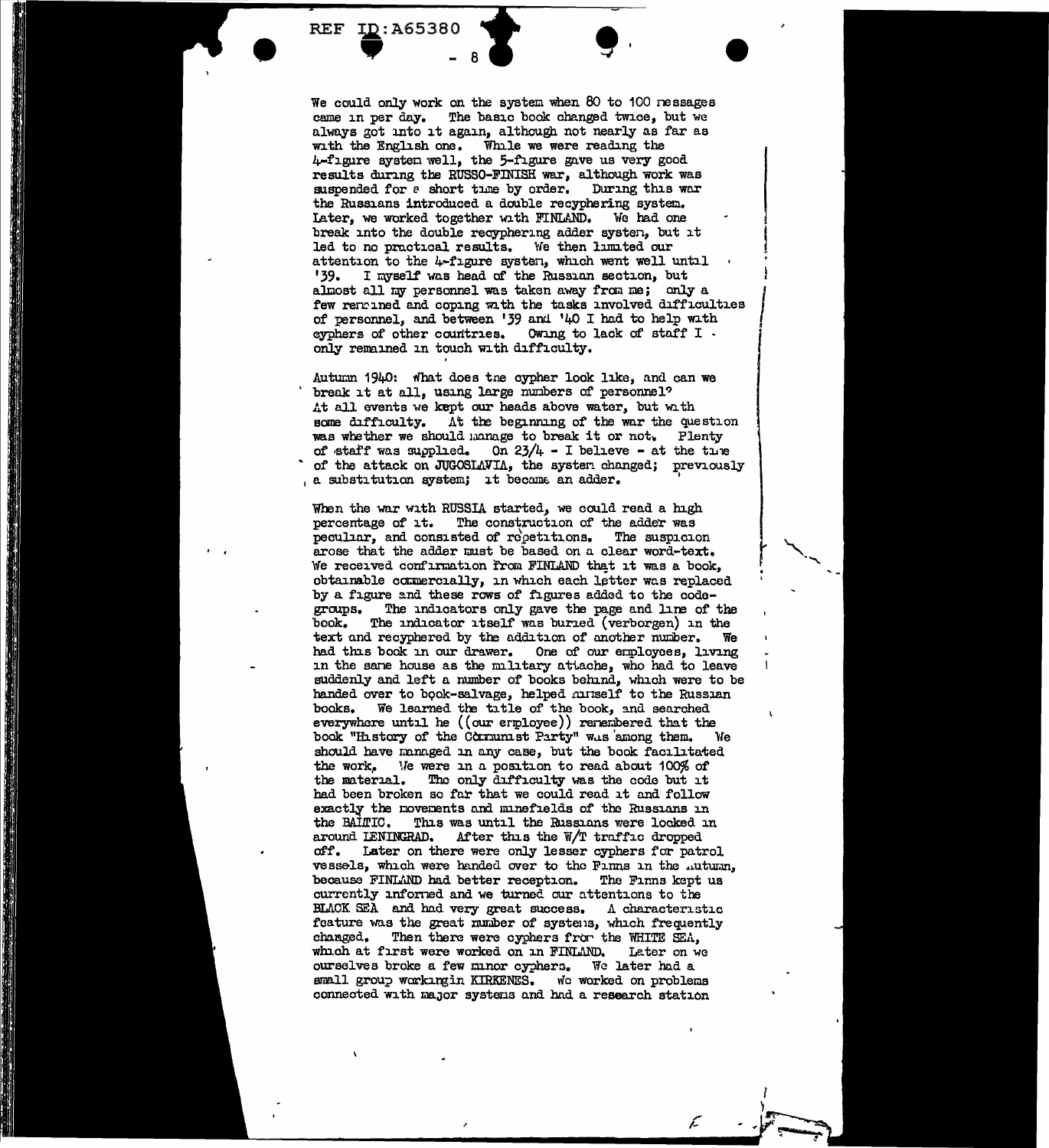

of our own for the BLACK SEA in MAMAIA. The actual work was done at the out-stations. We ourselves did not make any progress with the major systems as it was not worth while working on them along with the British ones.

Will you include in the list a few names from the Russian Question: Section?

**Answer:** Orr. TRANOW

**KUPFER** 

**Answer:** 

Question: How did liaison with the Finns function, actually?

Collaboration with FINLAND was effected by direct, exchange **Answer:** Only the bigger things came between TALLINN and FINLAND. to us through the mediation of our LO at OKW. Kapt.z.S.

With whom did you work? Question:

Yes.

We were never in FINLAND ourselves. -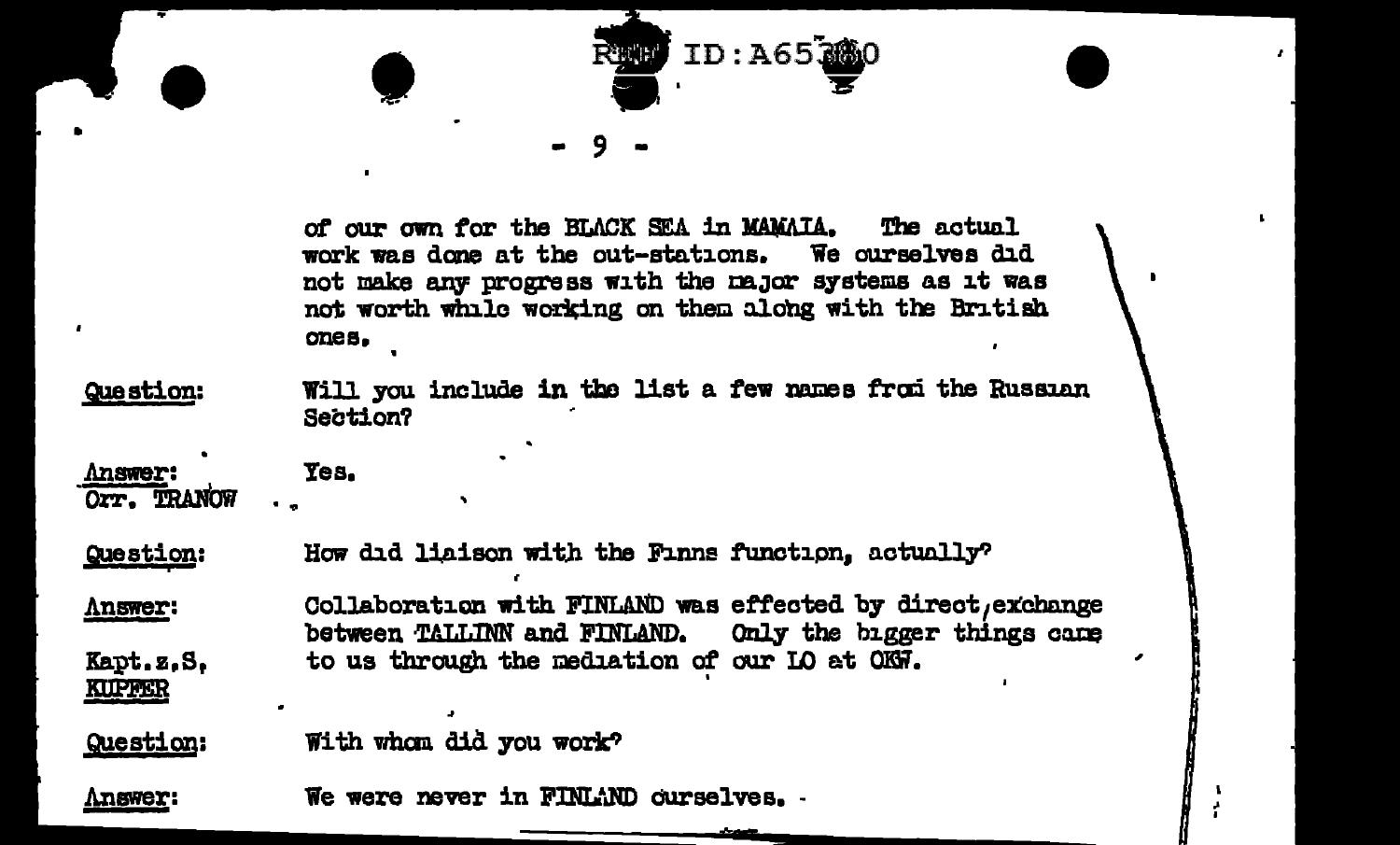